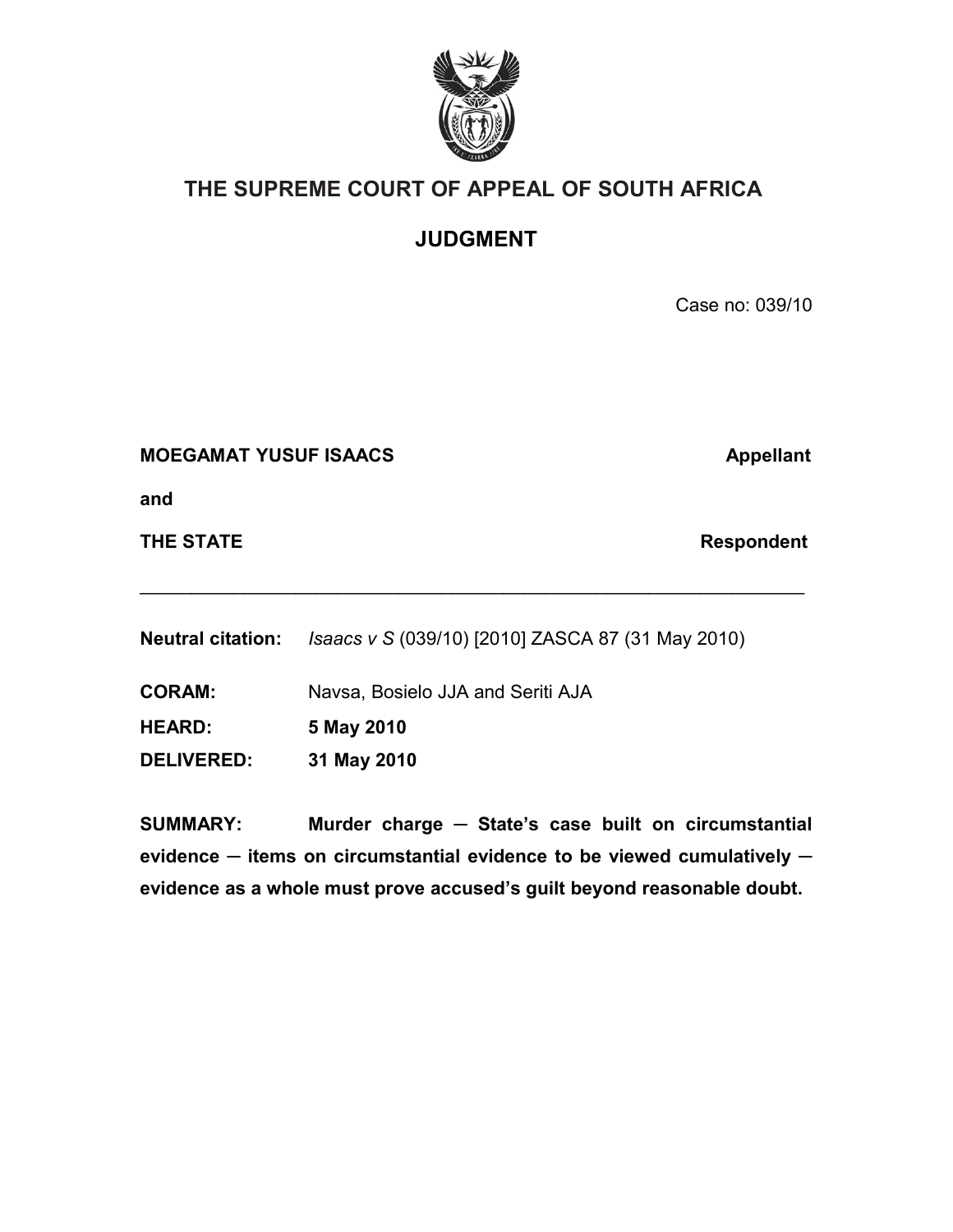$\mathcal{L}_\text{max}$  , and the contract of the contract of the contract of the contract of the contract of the contract of the contract of the contract of the contract of the contract of the contract of the contract of the contr

 $\mathcal{L}_\text{max}$  , and the contract of the contract of the contract of the contract of the contract of the contract of the contract of the contract of the contract of the contract of the contract of the contract of the contr

**On appeal from:** Western Cape High Court, Cape Town (Ndita J sitting as court of first instance).

The appeal is dismissed.

#### JUDGMENT

 $\mathcal{L}_\text{max} = \mathcal{L}_\text{max} = \mathcal{L}_\text{max} = \mathcal{L}_\text{max} = \mathcal{L}_\text{max} = \mathcal{L}_\text{max} = \mathcal{L}_\text{max} = \mathcal{L}_\text{max} = \mathcal{L}_\text{max} = \mathcal{L}_\text{max} = \mathcal{L}_\text{max} = \mathcal{L}_\text{max} = \mathcal{L}_\text{max} = \mathcal{L}_\text{max} = \mathcal{L}_\text{max} = \mathcal{L}_\text{max} = \mathcal{L}_\text{max} = \mathcal{L}_\text{max} = \mathcal{$ 

 $\mathcal{L}_\text{max} = \mathcal{L}_\text{max} = \mathcal{L}_\text{max} = \mathcal{L}_\text{max} = \mathcal{L}_\text{max} = \mathcal{L}_\text{max} = \mathcal{L}_\text{max} = \mathcal{L}_\text{max} = \mathcal{L}_\text{max} = \mathcal{L}_\text{max} = \mathcal{L}_\text{max} = \mathcal{L}_\text{max} = \mathcal{L}_\text{max} = \mathcal{L}_\text{max} = \mathcal{L}_\text{max} = \mathcal{L}_\text{max} = \mathcal{L}_\text{max} = \mathcal{L}_\text{max} = \mathcal{$ 

NAVSA JA (Bosielo JA and Seriti AJA concurring)

 $[1]$  On Sunday  $6<sup>th</sup>$  July 2003, Priscilla and Michael Heneke, the doting maternal grandparents of eight year-old Sasha Leigh Crook, watched their granddaughter play in and around their house at 47 Adrian Road, Ottery, Cape Town. They could not have imagined that later that day she would disappear and that eight days thereafter, during the early hours of Monday 14 July 2003, her body would be discovered in the vicinity of a rubbish dump in Muizenberg.

[2] The appellant, Moegamat Yusuf Isaacs, was convicted in the Cape High Court (Ndita AJ, sitting with two assessors) of Sasha Leigh's murder. The conviction was based on circumstantial evidence and on statements he had allegedly made to his mother, Mrs Fatima Isaacs, in the presence of police. The question in this appeal, which is before us with the leave of this court, is whether the State had proved beyond reasonable doubt that the appellant had murdered Sasha Leigh.

[3] At material times the appellant, together with his wife and mother, resided right next door to Sasha Leigh's grandparents, at 45 Adrian Road, Ottery. He is the last known person to have seen her alive. It is common cause that some time after lunch on that fateful Sunday, Sasha Leigh had gone over to the front of the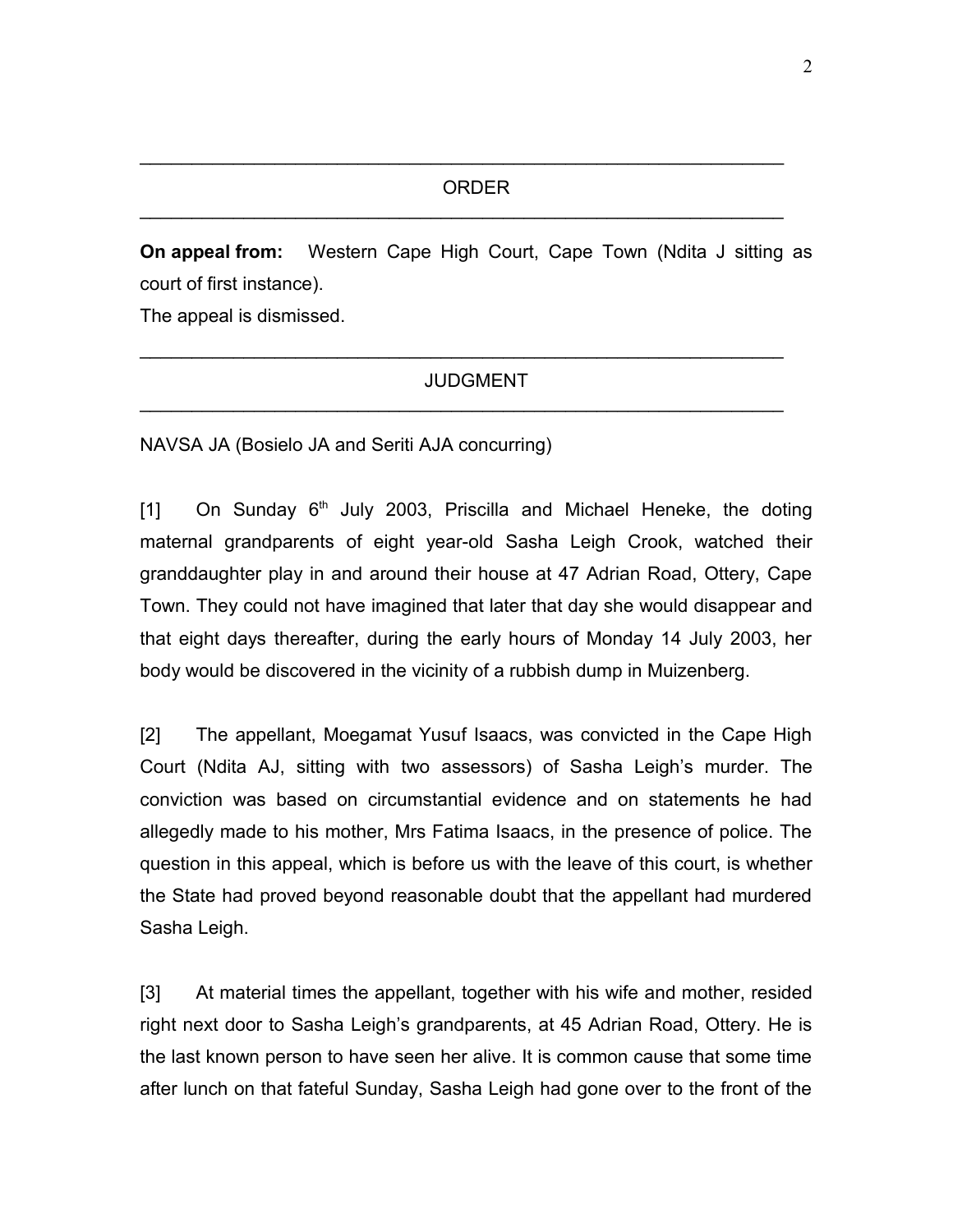appellant's house, after she had spoken to him over the low fence separating the two homes, and that she had then followed him through a gate into the backyard.

[4] According to the appellant, he had been under the influence of dagga and, although he had seen Sasha Leigh enter the yard behind him, he immediately went to sit at a table in the yard where he rested his head and had dozed off. He testified that he had no idea of what had happened to her thereafter. The appellant testified further that his mother's prospective tenant had come to drop off a refrigerator at the flat at the back of their house and that he had interacted with this person at about the time that Sasha Leigh had gone missing and that this had occurred before 14h00. According to the appellant he had departed the scene before 14h00 to be at a friend's house to watch a television movie scheduled to start at 14h00. This part of his testimony was directed at showing that he could not have murdered Sasha Leigh. Put differently, there had been no opportunity for him to have committed the foul deed - at material times he had been in the company of others. As will become apparent it was an alibi defence of sorts.

[5] From the time that she had entered the yard at house no 45, Sasha Leigh was not seen in public again until the discovery of her body on 14 July 2003 by Mr Daniel Geduld, an employee of a private security firm who was patrolling the veld in an area known as Pelican Heights in Muizenberg. By then dogs had torn at the face and neck of the body lying in the vicinity of a rubbish dump and near a sports field.

[6] As will be seen in due course, the degree of decomposition of the body is relevant, as is a tiny fragment of a pressed wooden board having the appearance of a marble finish (of the kind found on kitchen surfaces), that the police allege they had found between the clothes that covered Sasha Leigh's body. The assessment of objective evidence is of crucial importance to a determination of the appellant's guilt.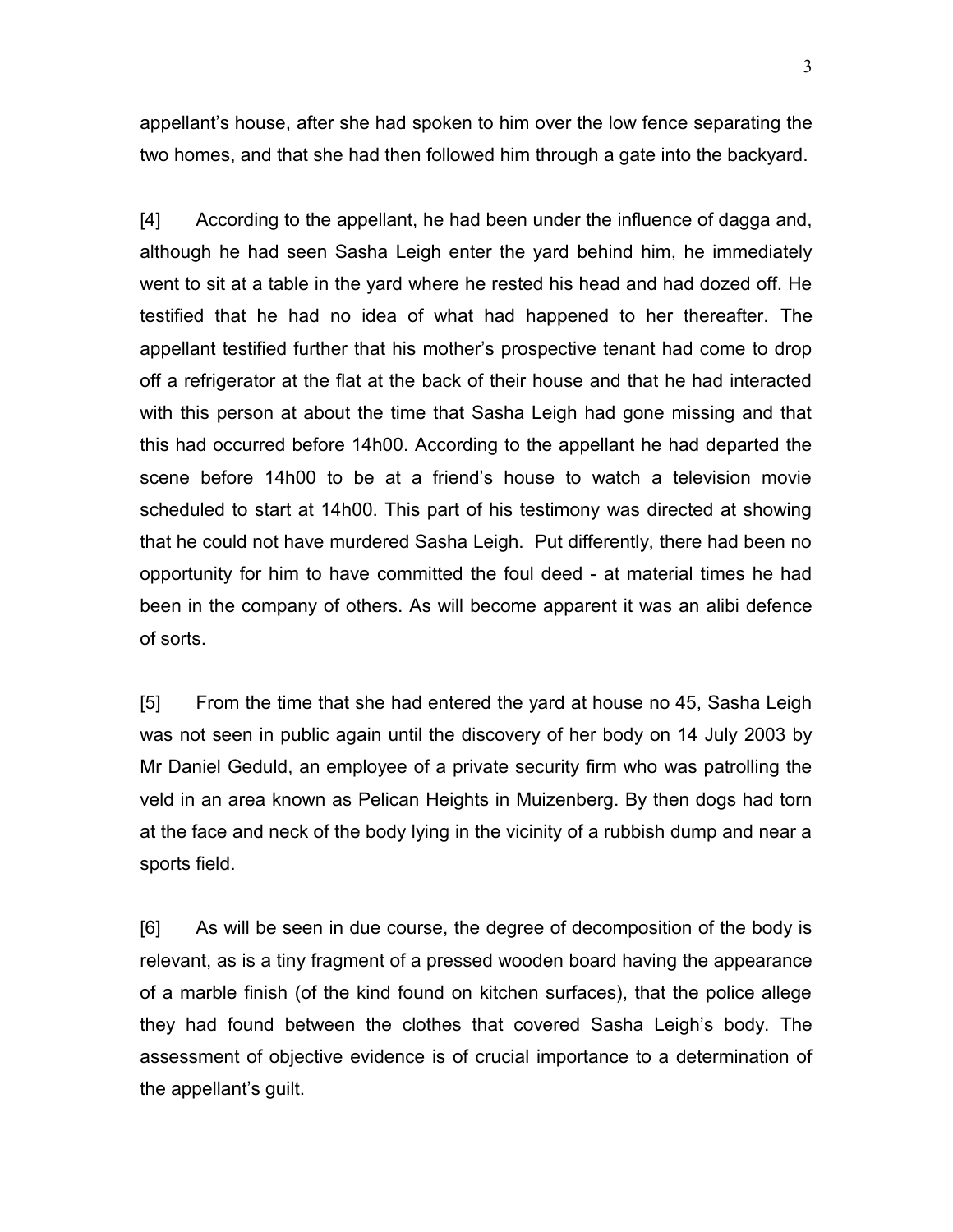#### *Sunday 6 July 2003*

[7] It is necessary to attempt to get as full a picture as possible of what had occurred on the Sunday on which Sasha Leigh had disappeared. In doing so, the evidence of neighbours and the appellant's own evidence concerning his movements during that day will be dealt with.

[8] Sasha Leigh had spent the week preceding Sunday 6 July 2003, which was part of her school holidays, at her grandparents' home. It appears that her mother regularly allowed her to spend time with them. Thus, she was not a stranger in the neighbourhood. It is common cause that Sasha Leigh often played in the neighbourhood and had befriended, amongst others, the appellant's two year-old niece Ashiema, who at one stage lived at *her* grandmother's home, next-door.

[9] On that Sunday morning, upon her return from Church with her grandmother, Sasha Leigh played in and around the house. Her grandmother prepared lunch whilst her grandfather watched television. They saw her intermittently. She had repeatedly remonstrated with her grandmother because she was unhappy that the latter was preparing steak, vegetables and roast potatoes for lunch. She extracted an undertaking from her grandmother that her preferred meal of roast chicken would be on the menu for supper that night. Sasha Leigh and her grandparents were all conscious of time as they were all scheduled to attend a party at 15h00.

[10] After lunch, in anticipation of attending the party, Sasha Leigh dressed herself in the tracksuit in which her body was later discovered. According to her grandmother the first time she discovered that Sasha Leigh was missing was after 14h00. That time largely accords with what neighbours testified was the time they saw Sasha Leigh enter the premises next door.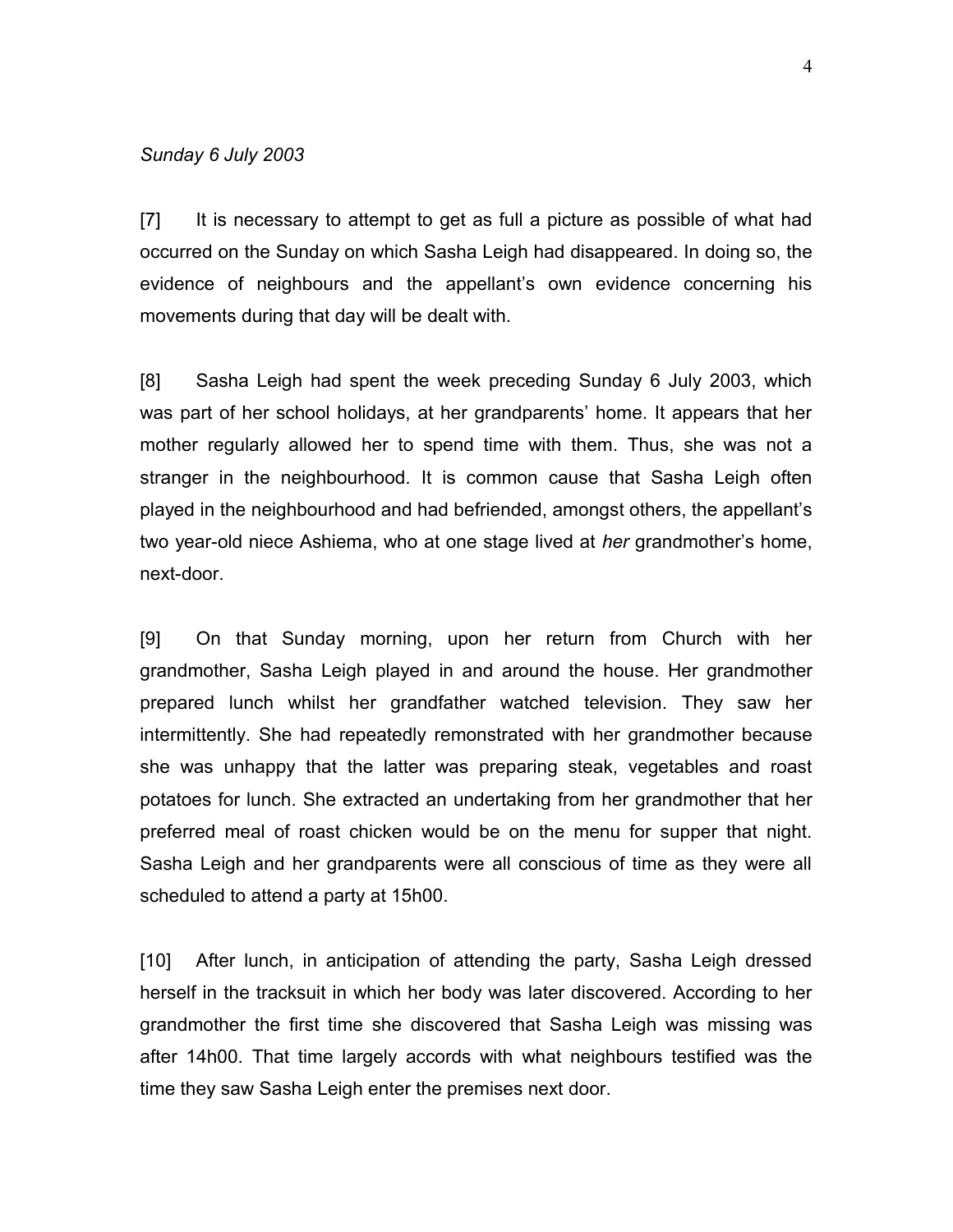[11] Sasha Leigh's grandmother immediately went searching for her granddaughter in the neighbourhood. Her first port of call was the house next door, house no 45. The windows and the front door were closed. It appears that no-one was home. She then went to house no 43 and was told that Sasha Leigh was not there. She looked at the house directly across the street, where Mrs Antoinette Jacobs and her three daughters were having tea on the front porch. An enquiry directed at them elicited the answer that Sasha Leigh had been seen a short while earlier at the appellant's home and that she had entered the backyard through a side gate.

[12] Sasha Leigh's grandmother went back to house no 45 and this time approached the side-gate leading to the back yard. The gate was made of steel and one could not see through it. She called out her granddaughter's name and the appellant came to the gate. He told her that Sasha Leigh was not there.

[13] When Sasha Leigh's grandmother testified it was never put to her that the appellant had told her that Sasha Leigh had been there earlier. In his evidence in-chief the appellant did not testify that he had done so. It was only later, during cross-examination that he said he had told her that Sasha Leigh had been there earlier. That part of his evidence was in response to the prosecutor putting to the appellant that it could reasonably be expected of him to have told Sasha Leigh's grandmother about her earlier presence in the yard. It was clearly an afterthought and was brought about by pressure from the cross-examiner.

[14] A continued frantic search by Sasha Leigh's grandparents, in the immediate neighbourhood and beyond, during the remainder of that Sunday, proved fruitless.

[15] Ms Martina Jacobs, who, after lunch on that Sunday, had been drinking tea on the porch with her mother and two siblings saw the appellant and Sasha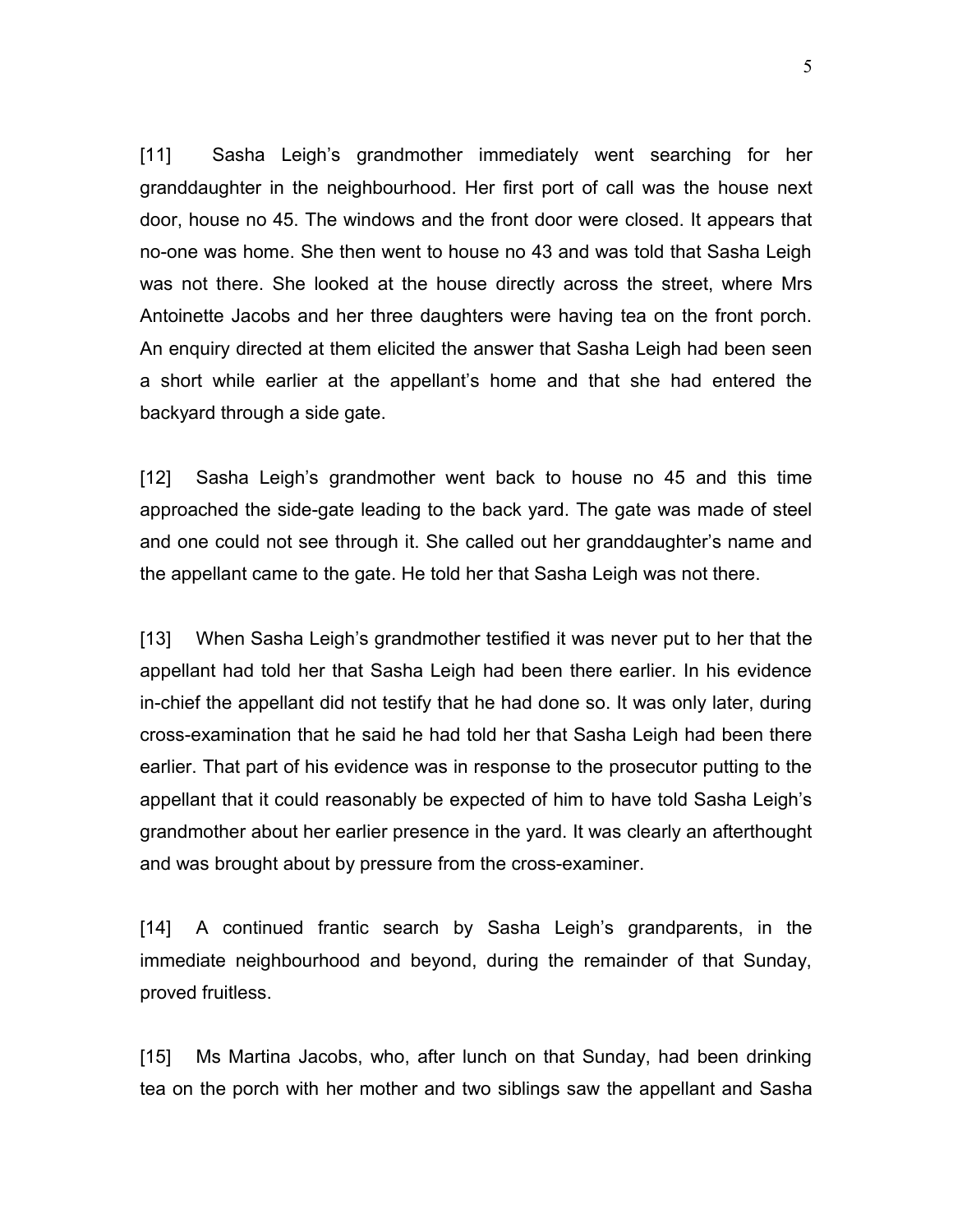Leigh converse over the fence and then saw the latter cross over to the front of the appellant's house. Ms Jacobs saw Sasha Leigh follow the appellant towards the backyard. She did not see Sasha Leigh re-emerge. She was the one who had told Sasha Leigh's grandmother that she had seen Sasha Leigh at house no 45.

[16] According to Ms Jacobs, a short while after Sasha Leigh's grandmother had left house no 45, the appellant emerged and stood at the front of the house, wearing a white t-shirt. He went back into the yard, came out a short while later wearing a jersey and proceeded to walk down the road.

[17] During the time that she and the other members of her family had been on the front porch Ms Jacobs did not see a bakkie arrive at the appellant's house to offload a refrigerator. She, her mother and two sisters remained on the porch until approximately 15h00. Although Ms Jacobs conceded that she might have missed seeing the bakkie, she was adamant that she would have noticed a refrigerator being offloaded.

[18] Mrs Antoinette Jacobs, who had been standing on the front porch with her daughters that Sunday afternoon, had noticed that when the appellant left his house that afternoon, after talking to Sasha Leigh's grandmother, he had failed to greet as he usually does. The last time Mrs Jacobs saw Sasha Leigh was when the latter was walking behind the appellant on the front porch of house no 45. She didn't see a white bakkie offloading a refrigerator during the time she was on the front porch.

[19] The appellant, who at the time of the incident in question was 26 years old, testified that he had a drug problem and that he owed drug dealers a large sum of money and had been threatened by them. The threats were directed at his family. This part of the appellant's evidence was directed at showing that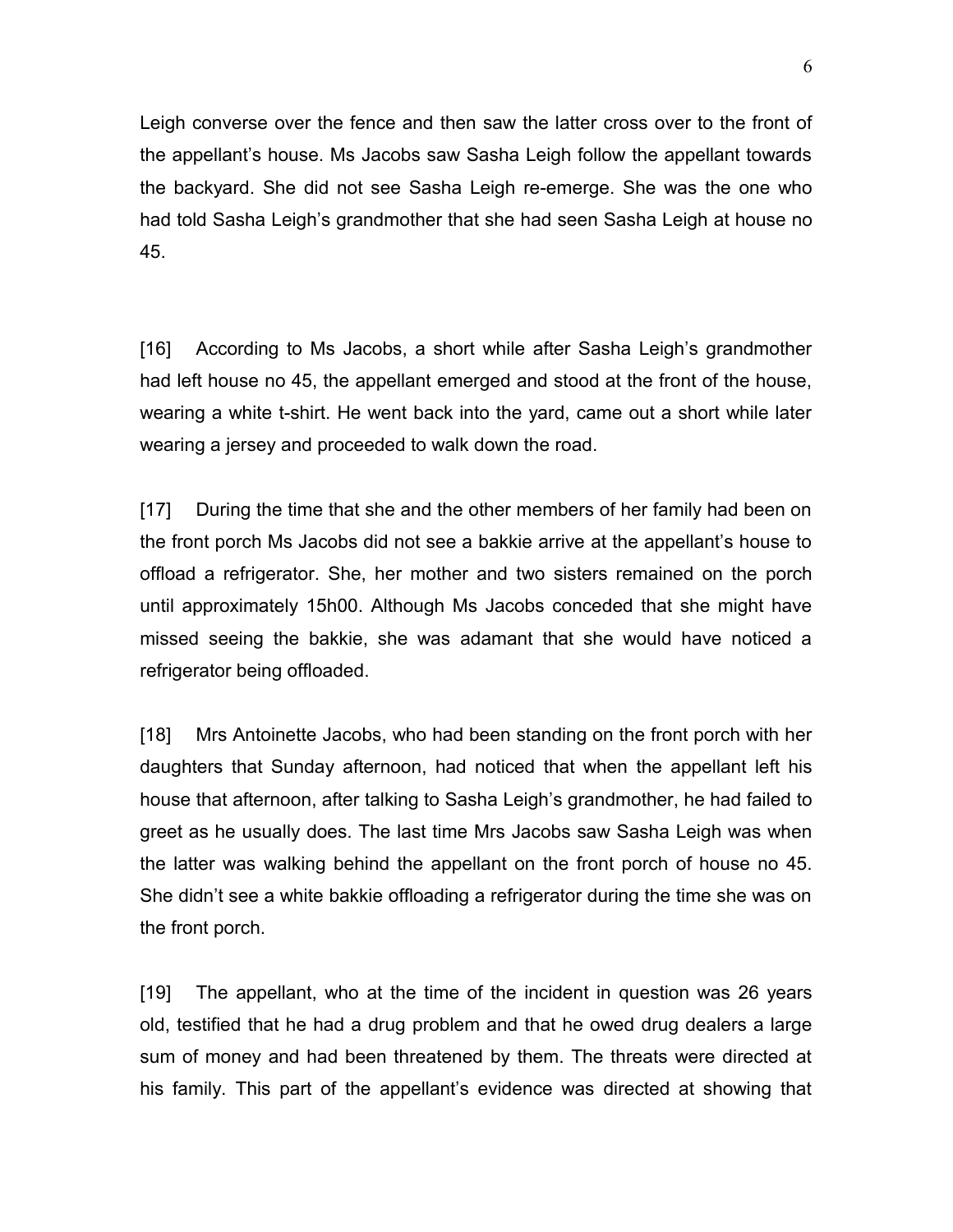there was a possibility that Sasha Leigh had been snatched by the drug dealers in the mistaken belief that she was the appellant's two year-old niece Ashima. This is an aspect that will receive further attention later in this judgment.

[20] At the time of Sasha Leigh's disappearance the appellant had been living with his mother and wife in the main house. They had recently moved from the flat at the back of the yard. The appellant's mother's prospective tenant had been given the keys to the flat. According to the appellant he did not himself have keys to either the flat or the main house. His wife and mother kept a set of keys to the main house.

[21] On that disastrous Sunday the appellant awoke at 11h30. His wife had already gone to work and his mother was busy in the kitchen. The appellant went over to his friend Kashief's house. Kashief lived six houses away from him, in the same street. The appellant and Kashief smoked dagga at the latter's house. At approximately 13h00 the appellant went home for lunch. On his way home he had seen the Jacobs family on the front porch of their home. Upon his arrival he discovered that his wife and mother were not home and that he had been locked out. He sat in the driveway awaiting his mother's return.

[22] The appellant testified that whilst he sat in the driveway Sasha Leigh approached and spoke to him over the fence. She told him that she was getting ready to go to a party and that she was waiting for her grandmother to get dressed. Sasha Leigh then came over to their property and asked him if Ashiema was there. He told her that Ashiema and her mother had moved and no longer lived there. He got up and walked into the backyard and she 'probably walked behind me and played into the yard'.

[23] According to the appellant he then took off his top and went to sit at a table in the yard. He laid his head on the table and, probably because he had been under the influence of dagga, dozed off. Suddenly, he heard Sasha Leigh's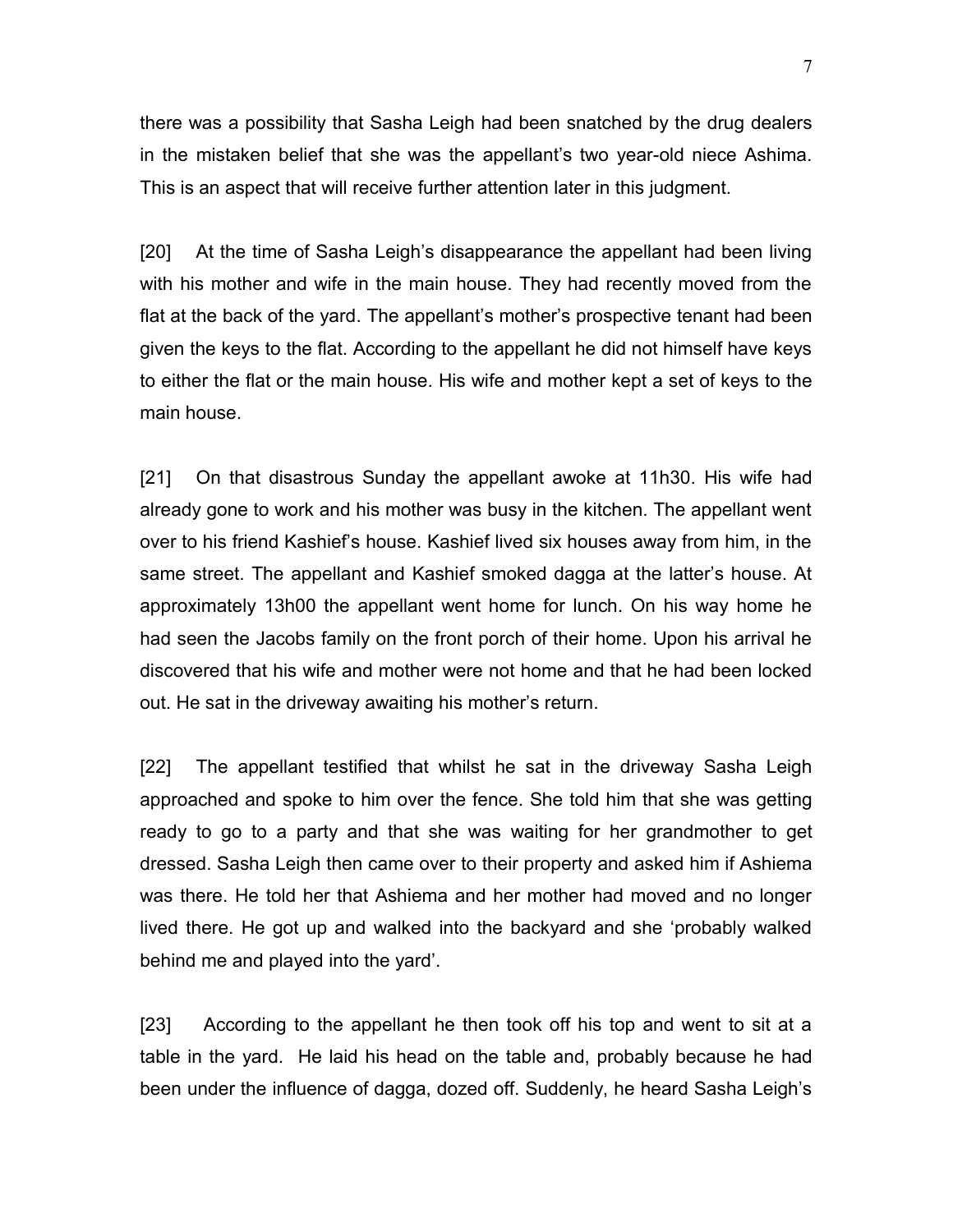grandmother call out her name. He got up, went to the gate and, upon enquiry from her, first looked briefly into the yard and then told her that Sasha Leigh was not there. He suggested that she look for Sasha Leigh at another neighbour's house. He went back into the yard and five minutes later the new tenant, accompanied by another person, arrived with a bakkie to offload a refrigerator. He spoke briefly to the new tenant who departed shortly thereafter.

[24] After the tenant's departure the appellant put his top back on. Tired of waiting for his mother, he left and went back to Kashief's place. The appellant told Kashief he had not had lunch, whereupon the latter sent two of his friends to buy food. The appellant was adamant that all this had occurred before 14h00, because the television movie scheduled to begin at that time had not yet started. They watched television until his wife hooted outside. He accompanied his wife to the Muizenberg flea-market where they had lunch.

[25] The extent to which the dagga affected the appellant's awareness and the quality of his evidence are aspects that will be dealt with later in this judgment. The post-mortem findings which bear on what might have happened to Sasha Leigh on that Sunday will also be referred to in some detail later on.

#### *Subsequent events*

[26] Sasha Leigh's disappearance and the discovery of her body were widely publicised. First there had been pressure on the police to find her and then to find her murderer.

[27] When the police arrived at the scene where Sasha Leigh's body was discovered they found certain items, which they collected as exhibits for forensic testing and which were referred to in evidence at the trial. They obtained the tiny fragment of a pressed wooden board, of the kind used in kitchen tops, and referred to earlier in this judgment, in-between the items of clothing that covered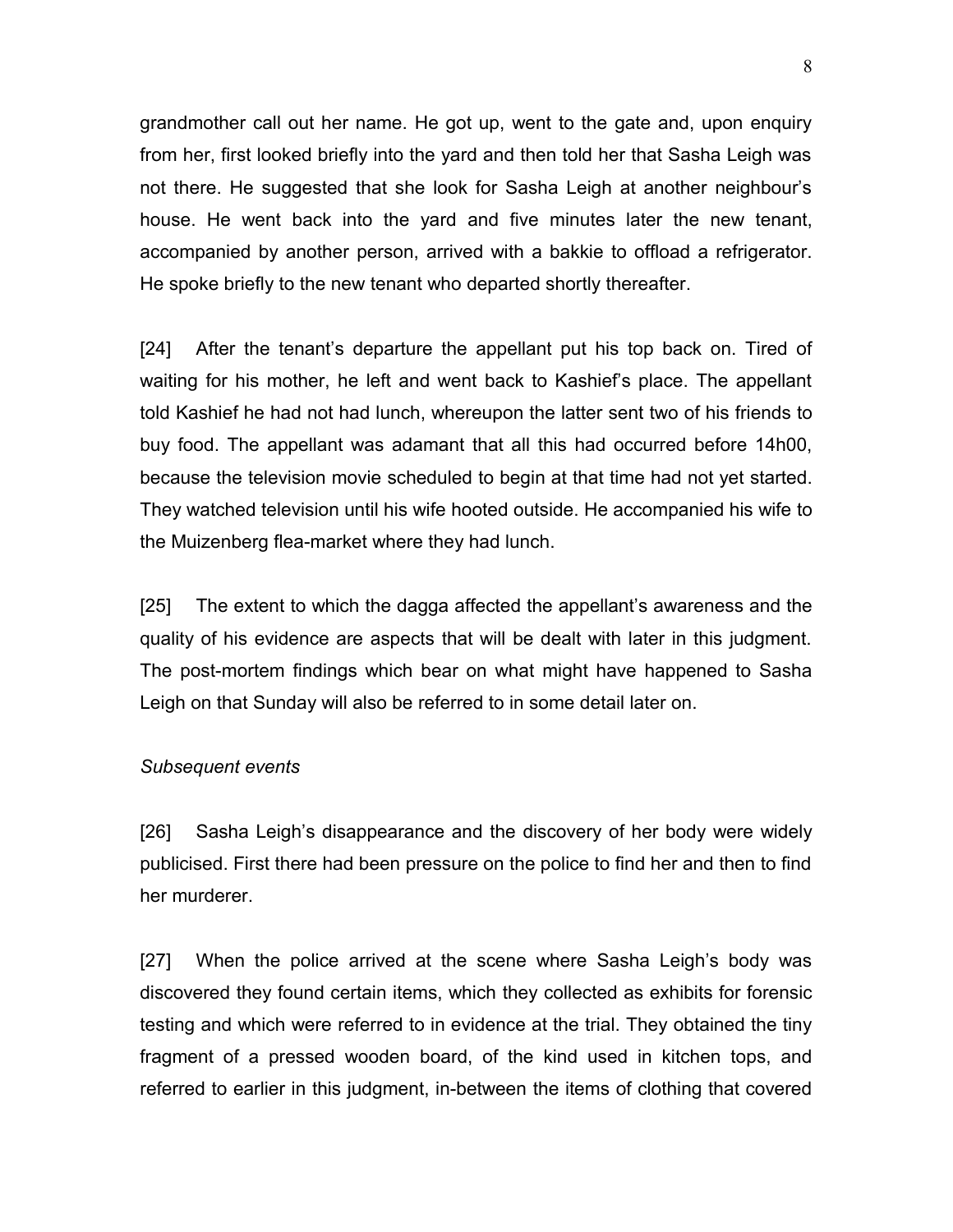Sasha Leigh's body. In the vicinity of Sasha Leigh's body they found two white bags of the kind used by builders. In one of the white bags they found traces of Sasha Leigh's DNA. The police found similar bags at the appellant's house during a search conducted there. According to the appellant his late father, who had been a builder, had used such bags. It is common cause that such bags are freely available commercially. The bags found at the scene could not be directly linked to the appellant.

[28] It is necessary to record that the place at which Sasha Leigh's body was found is frequently used by members of the public to dump refuse. A set of motor vehicle tyre tracks leading to the body was seen by the police. They decided to take a mould of the tyre tracks for possible linkage to a motor vehicle that might have been used to transport the body. The police did not make moulds of other tyre tracks in the vicinity, which are clearly visible from photographs taken by the police photographer.

[29] During the afternoon of 14 July 2003, the day on which Sasha Leigh's body was discovered in Muizenberg, the police sought and obtained a search warrant entitling them to search the appellant's house. The police forensic team assisted in obtaining exhibits from the house for possible use in their investigations. They conducted the search whilst the appellant, his wife and his mother were home. A garden shed with two entrances, located in the backyard of the appellant's house was searched and the police found a wooden board which had a marble finish and which could possibly be linked to the fragment found on Sasha Leigh.

[30] On the same day on which the police had conducted the first search they confiscated the appellant's wife's motor vehicle and decided to arrest him. He was taken into custody and transported to the Parow Police Station.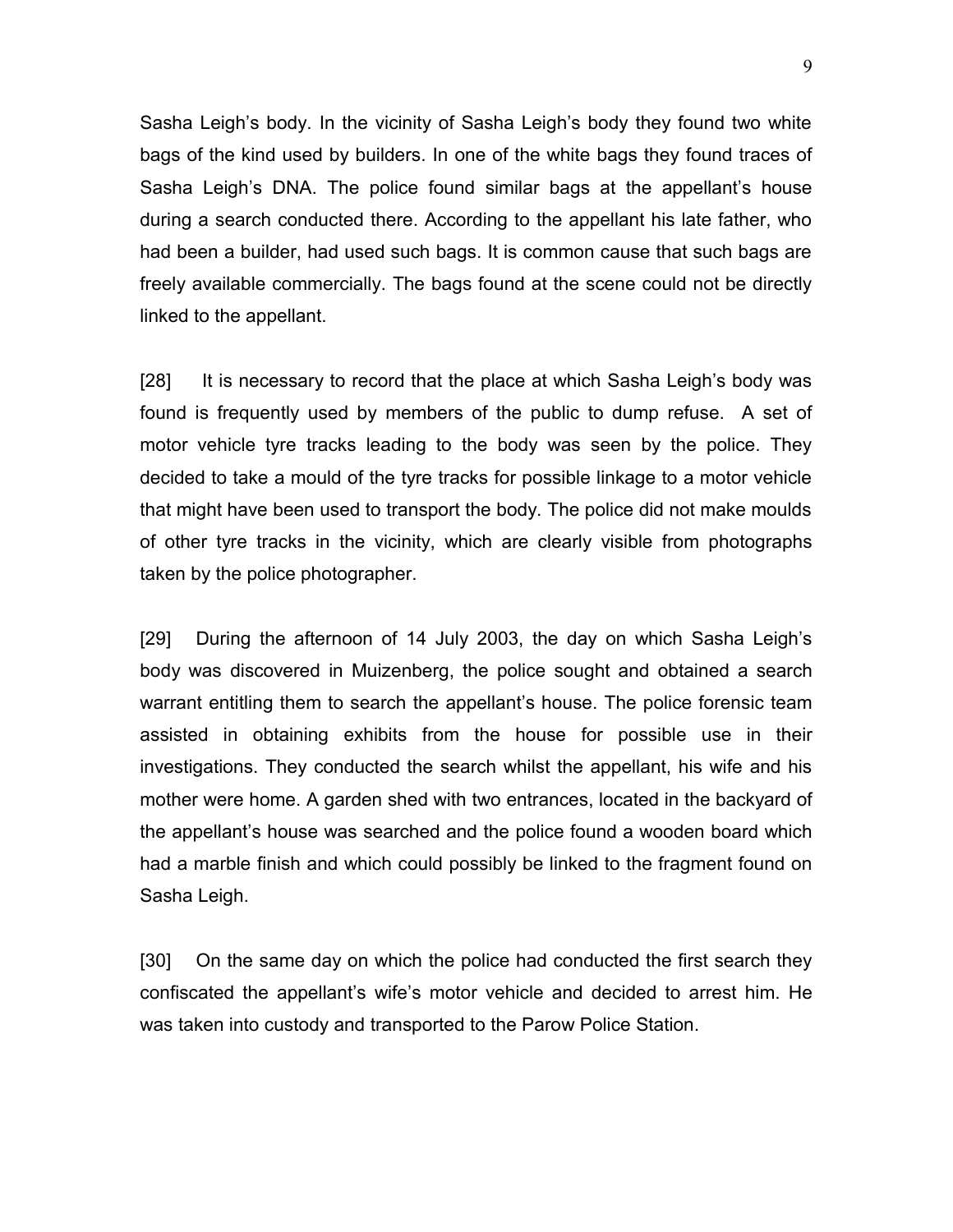[31] Two days later, on 16 July 2003, the police obtained a second search warrant to search the premises where the appellant lived. This time they conducted a search of the garage on the premises, which they had omitted to do on the first occasion. The appellant's mother was home when the second search was conducted. This time, however, they took as exhibits swabs and filter paper samples of what appeared to be blood they had discovered on a plastic shopping bag in a paint container in the garage. Part of a white T-shirt was found under a plastic bag in the paint container. The police also found a piece of pink cloth under a plastic bag in the paint container. Other objects were also seized by the police. On the same day they confiscated a second motor vehicle belonging to the appellant's mother to enable them to conduct forensic tests.

[32] After Mrs Fatima Isaacs, the appellant's mother, had agreed to release the car to the police she accompanied Captain Pragasan Naidoo to the Serious and Violent Crimes Unit's offices at Bishop Lavis. Mrs Isaacs intended to visit the appellant and Captain Naidoo required a statement from her in relation to the use of her motor vehicle. According to Captain Naidoo, upon their arrival at Bishop Lavis they passed the office of the investigating officer, Inspector Anna Cilliers. When Mrs Isaacs saw the appellant she immediately went to him. Mrs Isaacs and her son both burst into tears and hugged each other. Captain Naidoo testified that Mrs Isaacs had asked the appellant whether he had killed Sasha Leigh and he had responded in the affirmative. She asked him how he had done it and he replied: 'I choked her'. Inspector Cilliers confirmed this aspect of Captain Naidoo's evidence and also that he had instructed her to take notes of what had been said.

[33] At the time of the alleged exchange, Director Joseph Makhura, a member of SAPS, was also stationed at the Serious and Violent Crime Unit in Bishop Lavis. He too, confirmed that he had overheard the exchange between Mrs Isaacs and the appellant referred to above.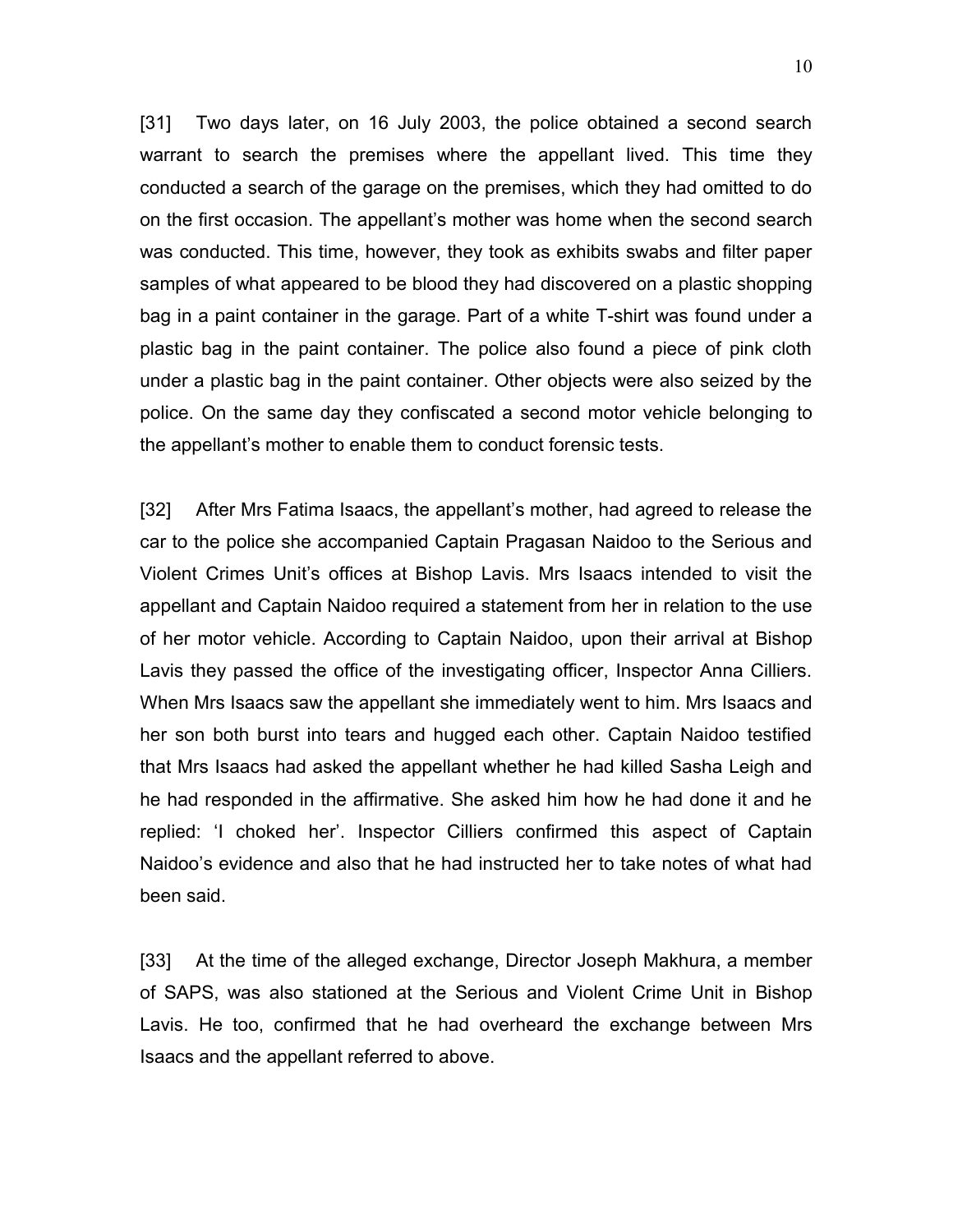[34] According to Captain Naidoo he later took Mrs Isaacs to his office and asked her if she was willing to make a statement about the exchange between her and the appellant and she agreed. He proceeded to write the statement and read it out to her. She hesitated for a minute before signing it. The statement was written in English and was produced at the trial.

[35] The appellant and his mother, whilst admitting that they had cried and comforted each other, both denied the exchange in question. Mrs Isaacs claimed that she was illiterate. She testified that she could understand some English but was not proficient in that language. She testified that as far as she was concerned, the written statement she had signed related only to the use of her motor vehicle by the appellant

[36] The appellant's former wife (they were divorced after his arrest), Ms Fagmeda Isaacs, testified and supported his version of events of her interaction with him on the Sunday on which Sasha Leigh had disappeared. She confirmed that he had worn a white t-shirt on that day. She testified further that he did not have keys to either the flat or the main house. Ms Isaacs was aware of the appellant's drug problem.

[37] Mr Ashaan Williams, the prospective tenant for the flat at the back of the appellant's house, testified in support of the appellant's case. He confirmed that he had delivered a refrigerator at the appellant's home on *a* Sunday but could not recall the date. He testified that he had been accompanied by two other persons and that he had encountered the appellant in the yard leading to the flat. Mr Williams could initially not recall the type or colour of the bakkie which he had used to deliver the refrigerator. However, after an adjournment during the trial those particulars came to him. According to Mr Williams, he had delivered the refrigerator between 14h00 and 15h00 that Sunday. He was adamant about this. Importantly, he initially testified that Mrs Fatima Isaacs had written out his rental receipt. When it was put to him that she had claimed to be illiterate he responded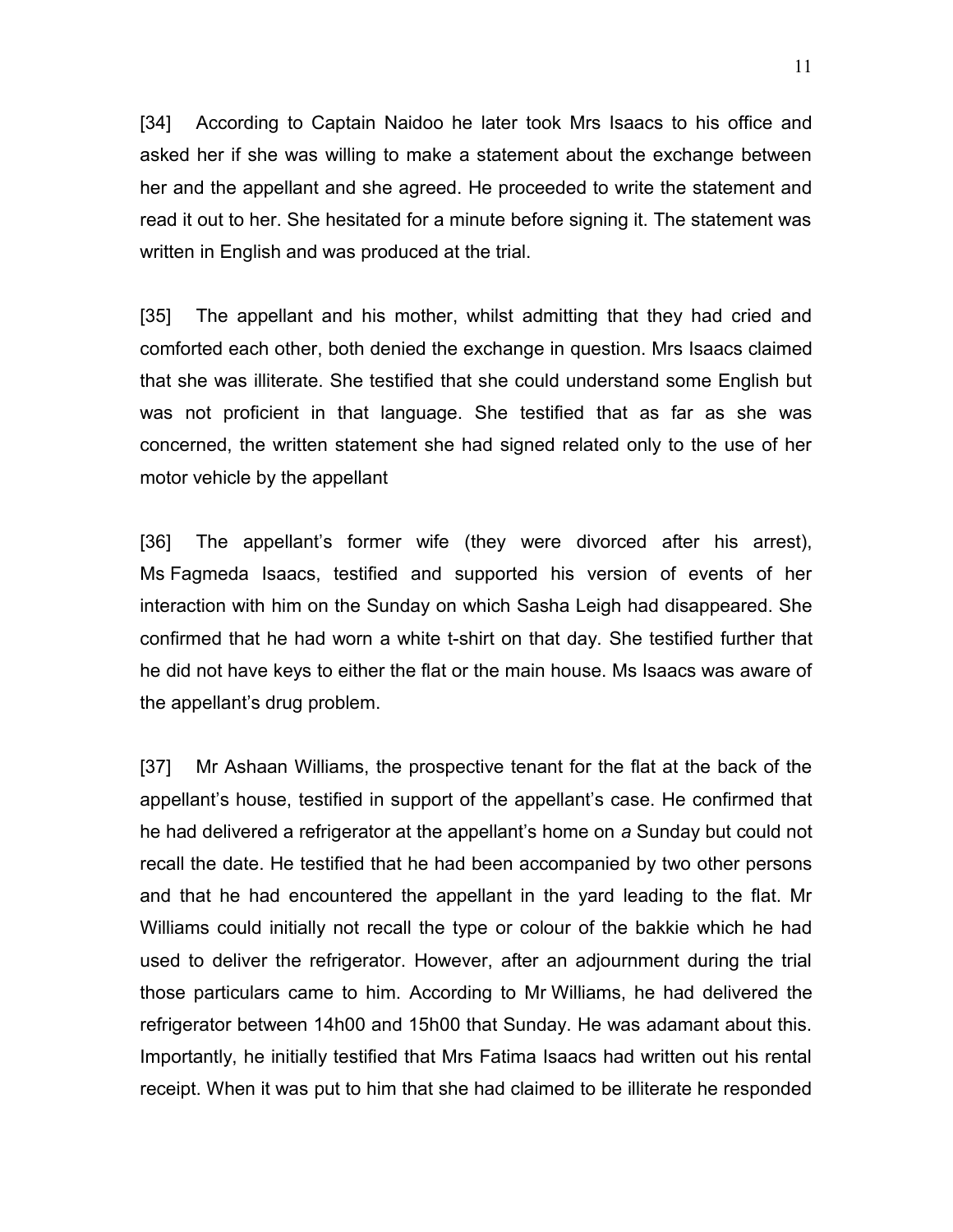by stating he had not meant that she had written it herself. He sought to excuse his initial answer by stating that he had misunderstood the question. Under crossexamination, Mr Williams stated that he had not wanted to be in court and was there only because he had been subpoenaed. He went on to state the following: 'I didn't want to get involved, because it's been such a while back that I don't remember everything as in detail.'

This is contrary to an earlier part of his evidence that he was testifying because he had a contribution to make.

## *The post-mortem report, the testimony of the pathologist and other expert evidence*

[38] Dr Denise Lourens conducted the post-mortem examination on Sasha Leigh. She testified that the body was in an early state of decomposition. She found a penetrating incised wound which indicated a stab wound caused by a weapon like a knife. This wound was situated over the right anterior lower neck. The right common carotid artery was completely transected with the well defined clear lines or edges, in keeping with a stab wound or a cut.

[39] According to Dr Lourens, the index of suspicion of throttling or strangulation is very high but, because the flesh in the region of the neck had been eaten away by animals, probably dogs, potential evidence in this regard in that area of the body had been lost. However, there was evidence of throttling or strangulation in the form of petechial haemorrhages in other parts of Sasha Leigh's body, particularly in the heart and lungs. Patechial haemorrhages are seen most frequently where there is anoxic damage, due to a lack of oxygen.

[40] Another important post-mortem evidential feature is that Sasha Leigh's body showed scalp bruising. She had sustained two types of brain haemorrhages indicating blunt trauma to the head. Significantly, she was alive when it was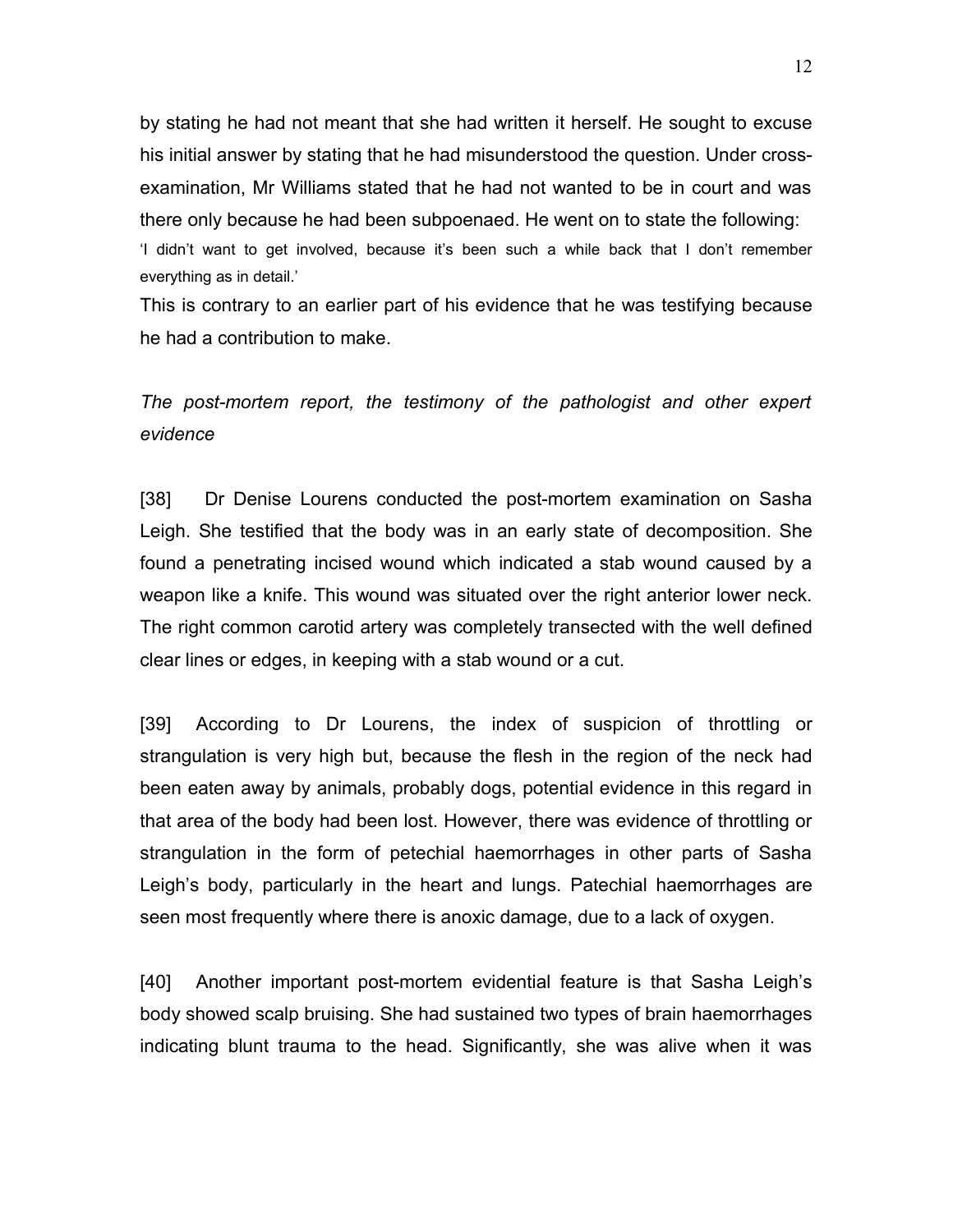inflicted. There would have been no sign of any haemorrhage had she already been dead before the blunt trauma to the head.

[41] Dr Lourens, in dealing with her estimation of the time of death, made several points. First, she dealt with traces of food found in Sasha Leigh's stomach. She took into account that Sasha Leigh had consumed steak and vegetables for lunch. Had Sasha Leigh been killed immediately after her disappearance it could be expected that one would see remnants of her last meal, particularly of the steak. Red meat like steak would show individual fibres that would be easily identifiable. According to Dr Lourens one could expect such traces up to four hours after the meal. No such traces were found in Sasha Leigh's stomach.

[42] In relation to decomposition of the body and its significance, as far as time of death is concerned, Dr Lourens had the following important comments:

- (i) Considering the flaccidity and body temperature alone, the indications are that Sasha Leigh had been dead for at least 36 hours;
- (ii) However, the temperature to which the body was exposed and the conditions under which it was kept are very important features. Airflow, open windows and general exposure to the elements are all relevant factors. If, for example, she had been kept in a freezer, that fact alone would impact on an accurate assessment of the time of death.

[43] In Dr Lourens' view, the lack of insect activity on the body indicated that Sasha Leigh had been kept in a hermetically sealed place for a period of time before being left in the field and could have been kept in a freezer. There had been testimony about a freezer in the appellant's house.

[44] Captain Frans Maritz, a ballistics expert employed by SAPS, testified in support of the State's case. At the commencement of Captain Maritz's evidence, counsel representing the appellant readily admitted his expertise. Captain Maritz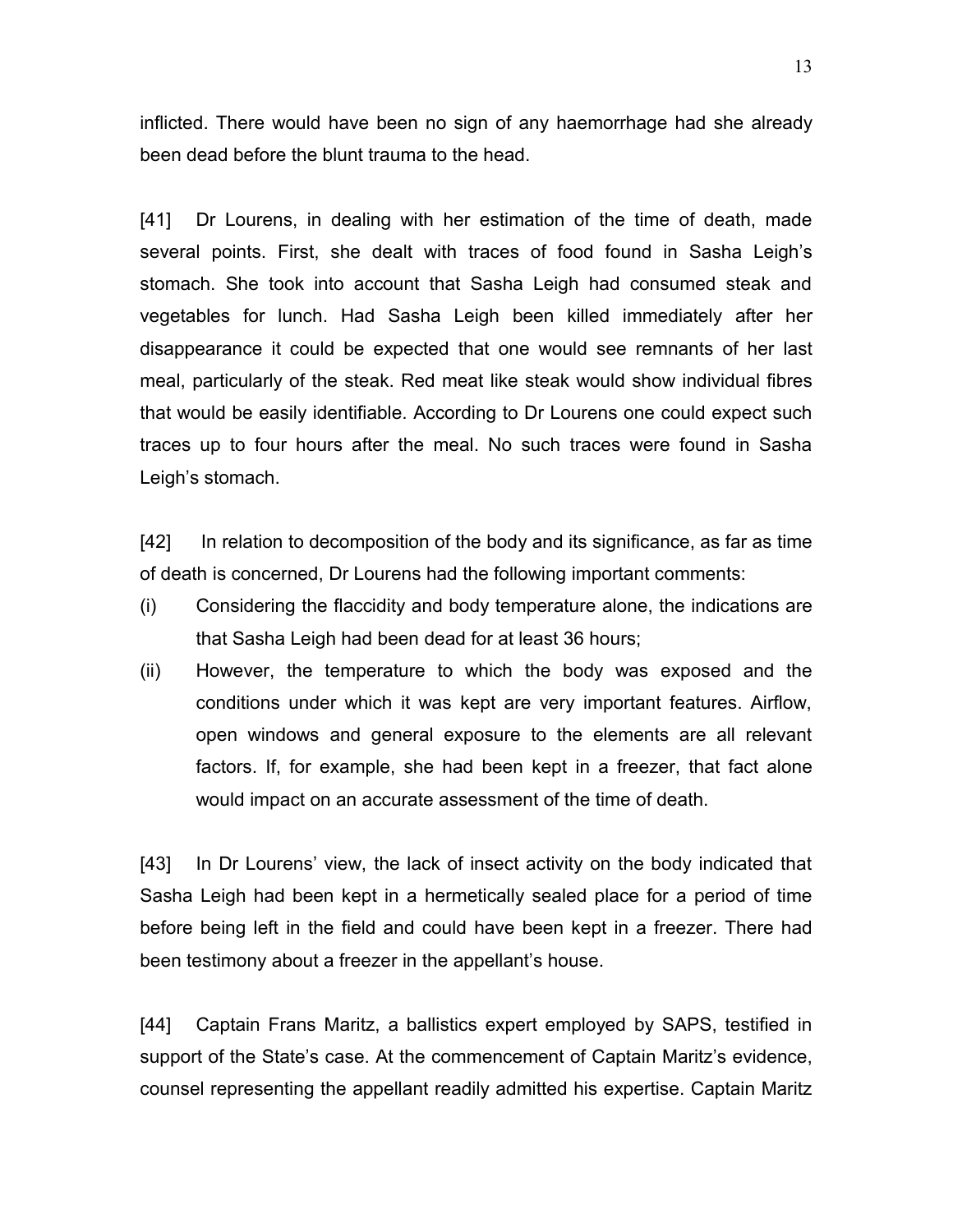testified convincingly that the tests he had conducted proved that the fragment found on Sasha Leigh matched the board that had been found in the shed behind the appellant's house. The tests he had conducted showed that it had broken off from the board. It is uncontested that the fragment matches the mock-marble surface of the wooden board in appearance and colour. In heads of argument filed in this court, by the appellant's counsel's predecessor, the admission concerning Captain Maritz's expertise was sought to be withdrawn. The appellant's present counsel rightly did not persist in this submission.

#### *Developments during the trial and admissions made in terms of s 220 of the Act*

[45] At the commencement of the trial appellant's counsel said the following on his behalf:

'To a large extent he chooses to exercise his right of remaining silent at this stage, but is prepared to give a short explanation through me of his defence to the charges. Inasmuch as he is charged with on 6 July 2003 having committed the offences, his defence will be that of an alibi.

. . .

The accused's defence will be . . . that at the times when he is alleged on that day to have in some way abducted or murdered the deceased, he was with a friend of his one Kashief from two o'clock in the afternoon.

We will also seek to show that if a murder of the young lady in question took place in the manner alleged by the State, we seek to show that it is not possible that that could have happened.'

[46] When the first witness, Ms Priscilla Heneke, was cross-examined the following was put to her by appellant's counsel:

'[T]he first thing that I must put to you is that the accused doesn't remember perfectly what was happening or what happened on that particular afternoon, because he had partaken of dagga.'

[47] As stated above, at one stage during the trial, it was suggested that drug dealers to whom the appellant owed money might have snatched Sasha Leigh, mistaking her for the appellant's two year-old niece, Ashiema. There were tentative suggestions, during the cross-examination of some members of the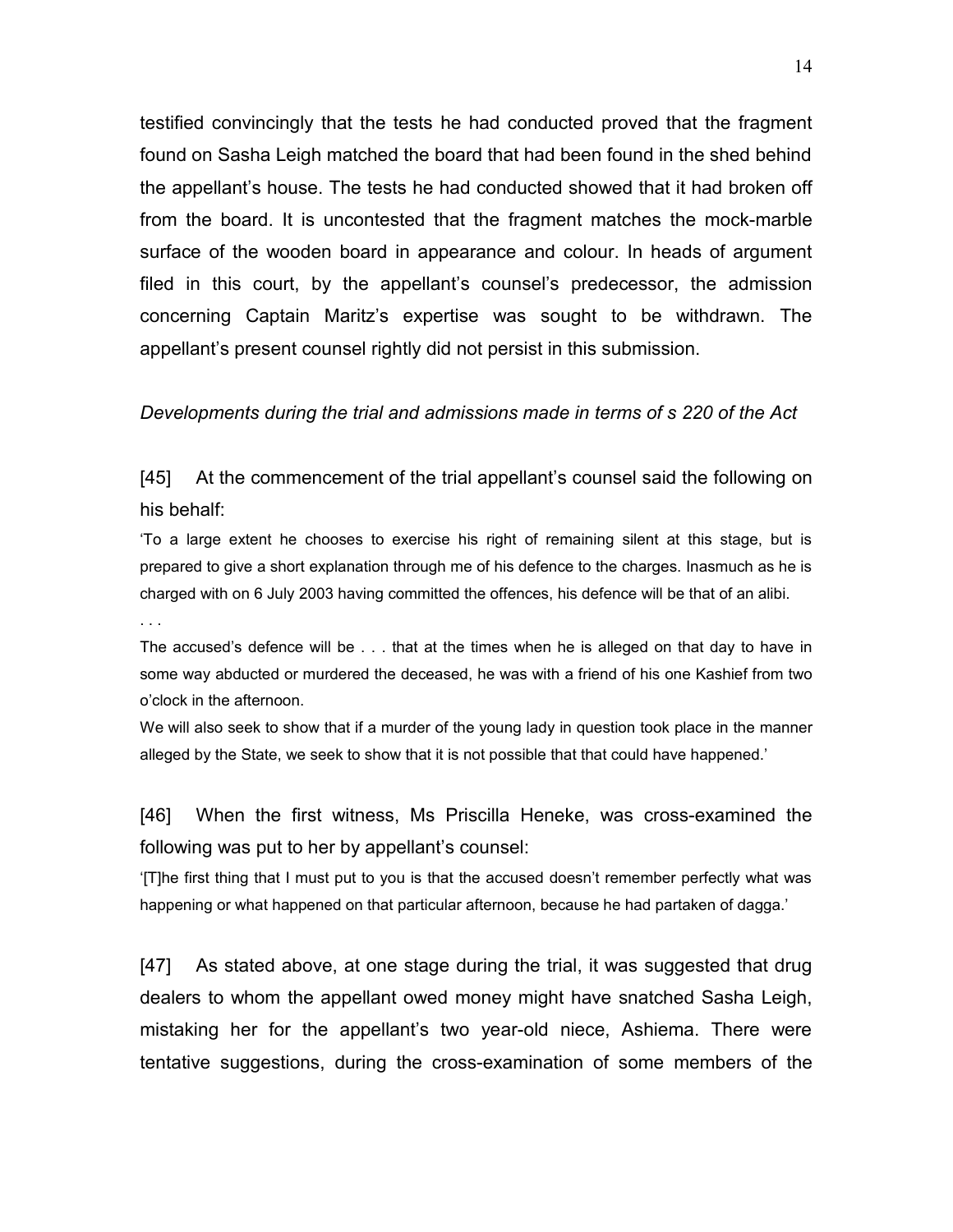SAPS that they had conspired to build a case against the appellant. It was built on speculation and suggestion without any evidential foundation.

[48] A few days into the trial the appellant made certain admissions in terms of s 220 of the Criminal Procedure Act 51 of 1977 (the CPA) . The most important are as follows:

(i) DNA testing proved that the pink cloth found in the paint container in the appellant's garage had traces of Sasha Leigh's genetic material.

(ii) A swab and a filter paper that had been applied to what appeared to be blood on the plastic Pick 'n Pay bag found in the paint container were tested and similarly proved to have traces of Sasha Leigh's genetic material.

(iii) A portion of the white t-shirt found in the paint container and which also appeared to have blood on it, was also found by DNA testing to have traces of Sasha Leigh's genetic material.

[49] It is necessary to record that neither the appellant's mother's car nor his wife's could be positively linked to the tyre tracks leading up to Sasha Leigh's body.

[50] Even though there were suggestions of a police conspiracy to implicate the appellant neither he nor any other member of his family expressly disavowed any knowledge of the paint container and its contents. Put differently, none of them, at any stage, protested that the container or its contents were foreign items, unknown to them. It was not contested that traces of paint evident in the container were of a similar colour to the outer wall of the appellant's house.

#### *Conclusions*

[51] In addition to facing a murder charge the appellant had also been charged with the rape of Sasha Leigh. He was rightly acquitted, in terms of s 174 of the CPA, on the latter charge. In relation to the count of murder, the court below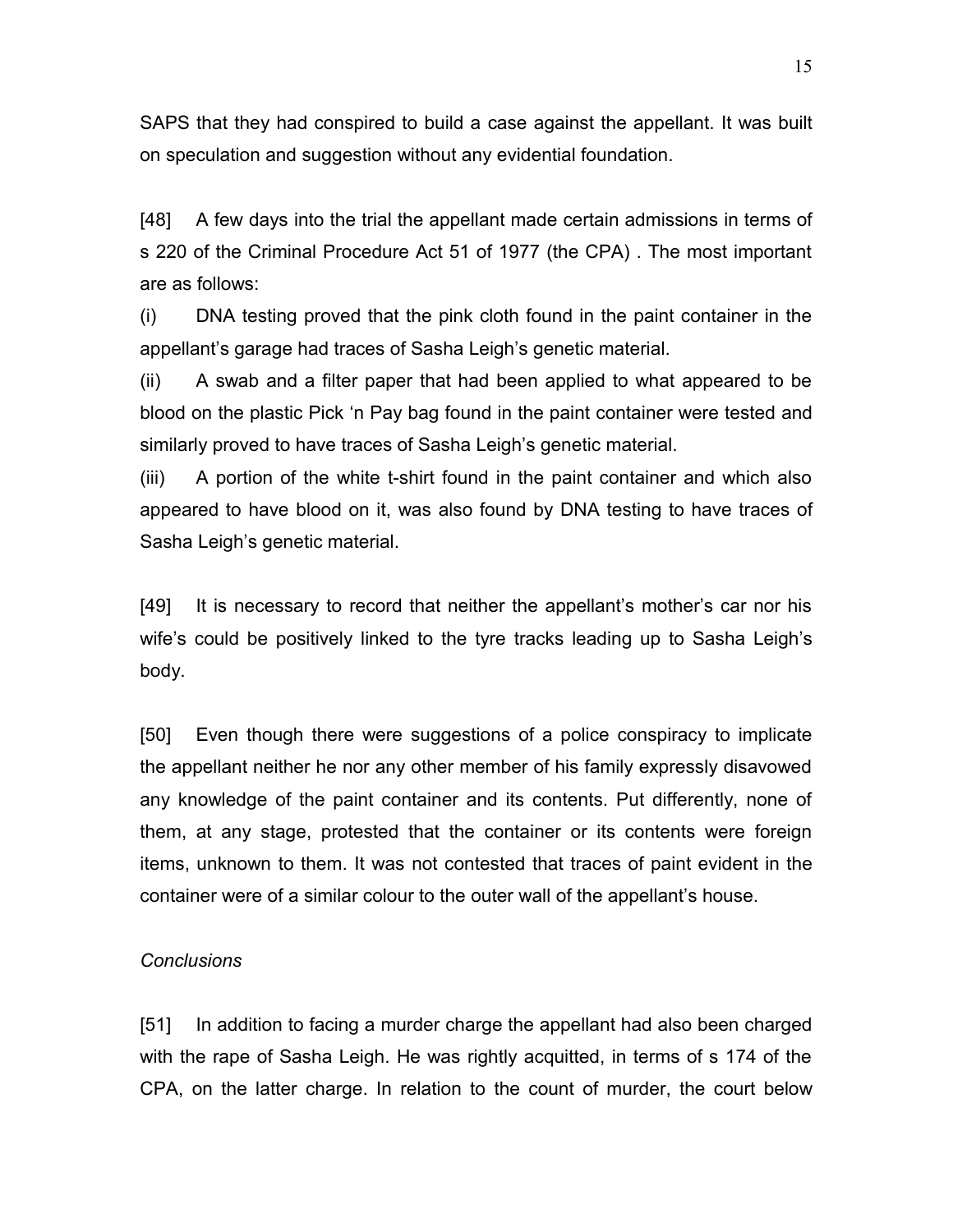carefully considered the contact between the appellant and Sasha Leigh on the day of her disappearance, the forensic evidence and the alleged exchange between him and his mother.

[52] The court below, having regard to Dr Lourens' evidence, took the view that the time frame during which Sasha Leigh disappeared on that Sunday was less crucial than suggested on behalf of the appellant.

[53] Ndita J, in the judgment of the court below, rightly took into account that it was only after several key witnesses had testified that the appellant revealed that Sasha Leigh had followed him into the backyard. As pointed out above this was only done during a late stage under cross-examination.

[54] It is correct, as noted by the court below, that in a police bag containing the fragment of the chipped board referred to earlier, there was an additional piece which could not be conclusively accounted for. This, however, does not detract from the fact that the crucial fragment in question was undoubtedly proved to have been taken off Sasha Leigh's clothes and linked to the board found in the shed at the appellant's house.

[55] The DNA testing and the results referred to in para 48 above were also taken into account by the court below.

[56] In dealing with the statements allegedly made by the appellant to his mother, the court below had regard to the quality of the testimony of the three members of the SAPS referred to above. It also had regard to the contemporaneous note made by Inspector Cilliers on the instruction of Captain Naidoo and which, in relation to Sasha Leigh's entry into the backyard, read as follows:

'Ek het haar laat kom.'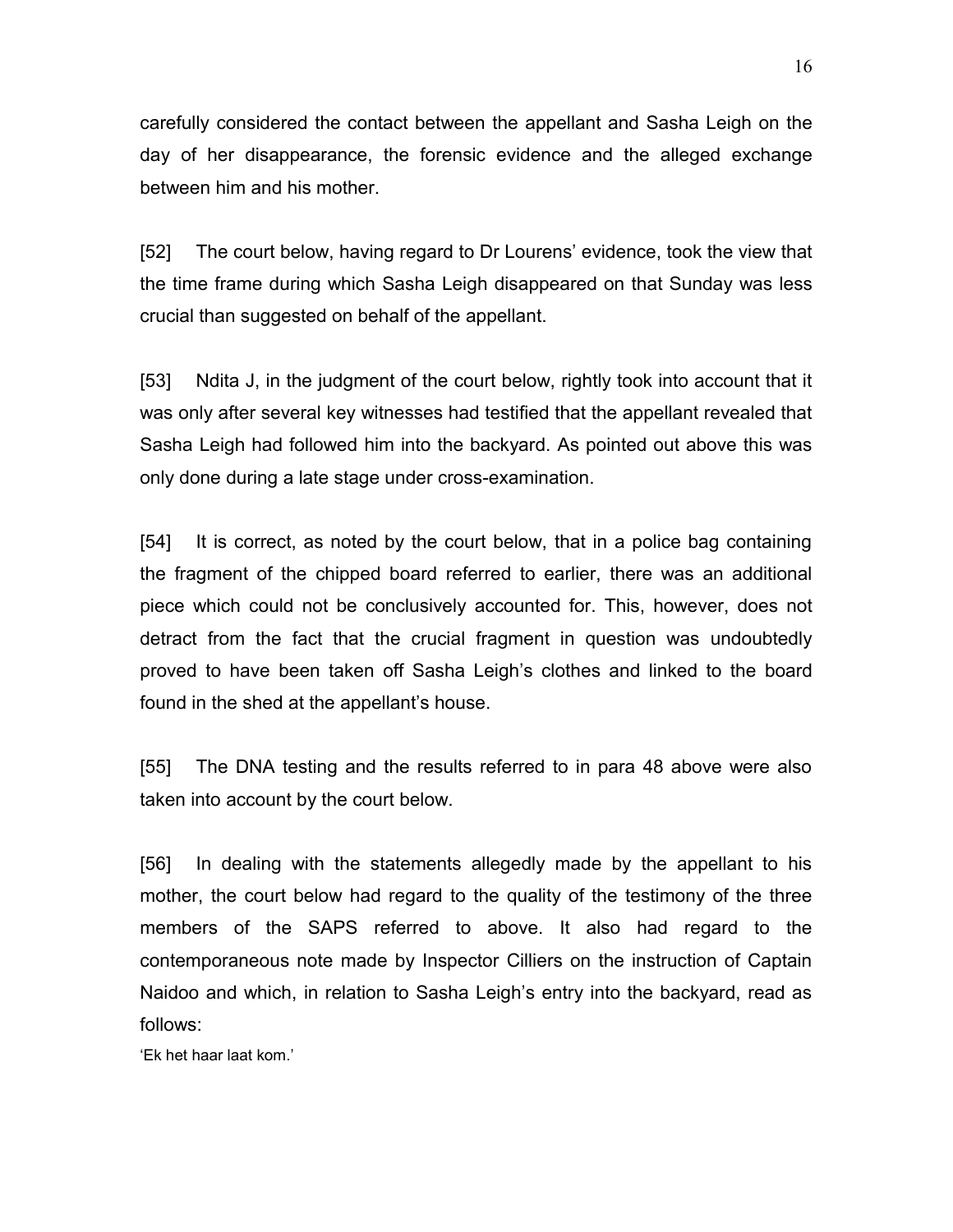This, according to the State, is what was said before the appellant had told his mother that he had strangled Sasha Leigh.

[57] The court below found Inspector Cilliers a credible witness and, in my view, there is no basis to quarrel with that conclusion.

[58] The court below had regard to the fact that Inspector Stoffels, a policeman who, although he was not present during the alleged exchange between the appellant and his mother, testified that he had seen the two of them around that time and that neither had been emotional as testified to by his colleagues or indeed by the appellant himself and his mother. The court rejected Inspector Stoffels' evidence but found the evidence of his three colleagues to be acceptable.

[59] Whilst Director Makhura was in my view, a contradictory and unimpressive witness, I am unable to conclude that the court below was wrong in its conclusions concerning the quality of the evidence of Captain Naidoo and Inspector Cilliers. In contradistinction, the court below rightly found the evidence of Mrs Fatima Isaacs unsatisfactory in material respects. Like any mother, she was protective of her child. It is true, as noted by the court below, that her claim of illiteracy was dealt a blow by the evidence of Mr Ashaan Williams, who initially testified that she had written out a receipt, which evidence he later unconvincingly, sought to retract. It is also evident that although she asserted that she did not really understand English she repeatedly lapsed into that language when questioned, without any ostensible difficulty.

[60] In my view, the court below correctly found the appellant an unimpressive witness. He was evasive and contradictory. The appellant's counsel's warning to the very first witness that his client's memory was hampered by the fact that he had been under the influence of dagga at the time of Sasha Leigh's disappearance, was contradicted by the detailed nature of his evidence. One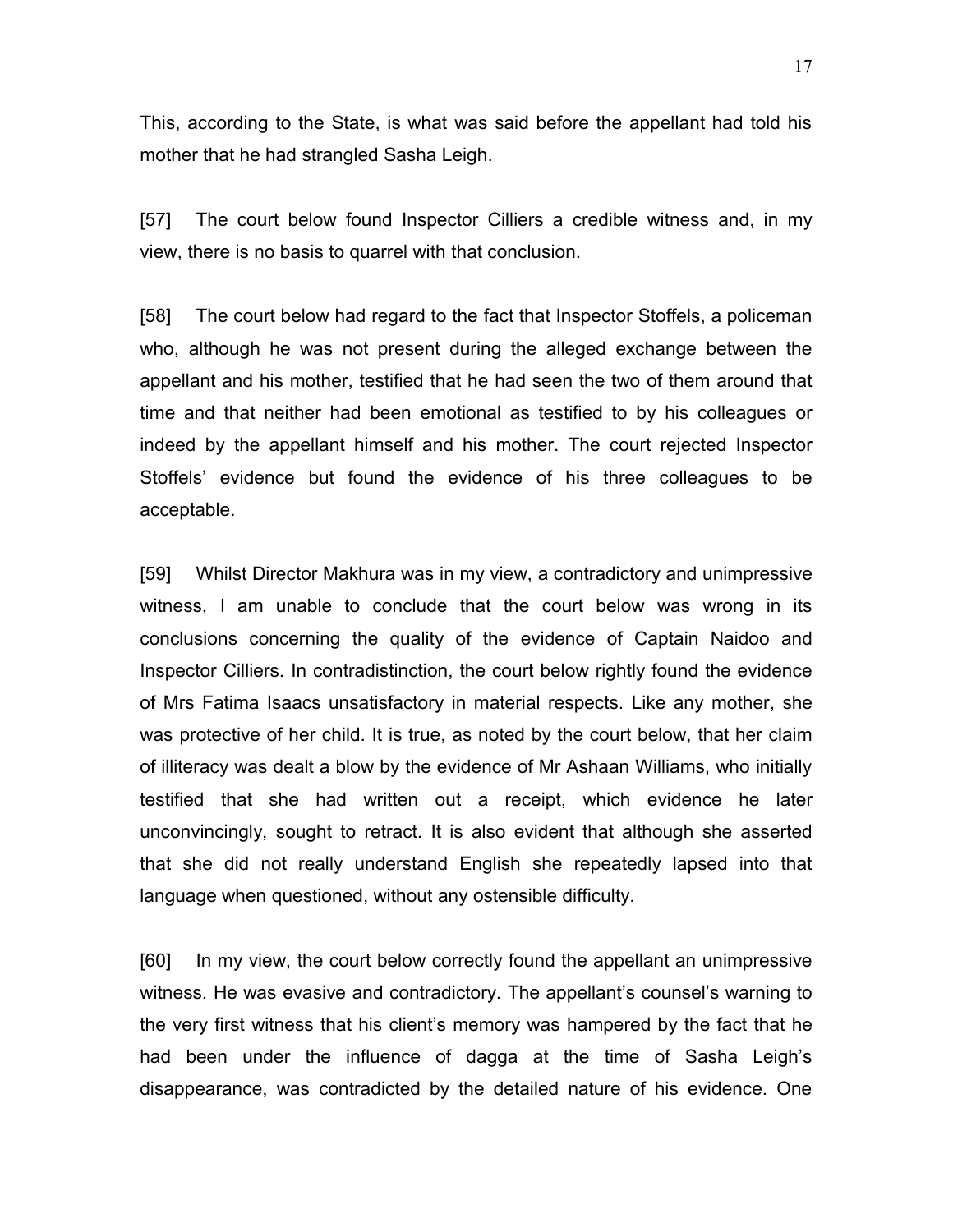would not only expect his memory to have been affected put his perceptive powers at material times as well. He testified that he knew what time he had left Kashief's house on the first occasion on Sunday 6 July 2003 because of the time indicator on the latter's video machine. His explanation that he had no proper recall of what had occurred until his detention and that during the time of detention his memory cleared and improved is unadulterated nonsense. A further negative feature of the appellant's evidence flows from his responses under cross-examination when he was questioned about time frames on the Sunday in question. A reading of the questions and answers will reveal that he attempted to tailor his answers to evidence adduced by the State and that he was not relying on his memory but was resorting to reconstruction. The appellant's case mutated during the trial, from the suggestion that drug dealers might have been responsible for Sasha Leigh's disappearance to the suggestion of a police conspiracy. The court below pointed out that the disclosure that Sasha Leigh had followed him into the yard came very late during the trial. The disclosure itself evolved from being speculative to being positive.

[61] Courts should always consider the cumulative effect of items of circumstantial evidence. In Schwikkard and Van der Merwe *Principles of Evidence* 3 ed (2002) p 537-538 the learned authors point out that this approach can also be put as follows: The state must satisfy the court, not that each separate item of evidence is inconsistent with the innocence of the accused, but only that the evidence taken as a whole is beyond a reasonable doubt inconsistent with such innocence.

[62] See also in this regard *S v Ntsele* 1998 (2) SACR 178 (SCA) at 182D-F where the following appears:

'Ons reg vereis insgelyks nie dat 'n hof slegs op absolute sekerheid sal handel nie, maar wel op geregverdigde en redelike oortuigings ─ niks meer en niks minder nie (*S v Reddy and Others* 1996 (2) SASV 1 (A) op 9*d*-*e*). Voorts, wanneer 'n hof met omstandigheidsgetuienis werk, soos in die onderhawige geval, moet die hof nie elke brokkie getuienis afsonderlik betrag om te besluit hoeveel gewig daaraan geheg moet word nie. Dit is die kumulatiewe indruk wat al die brokkies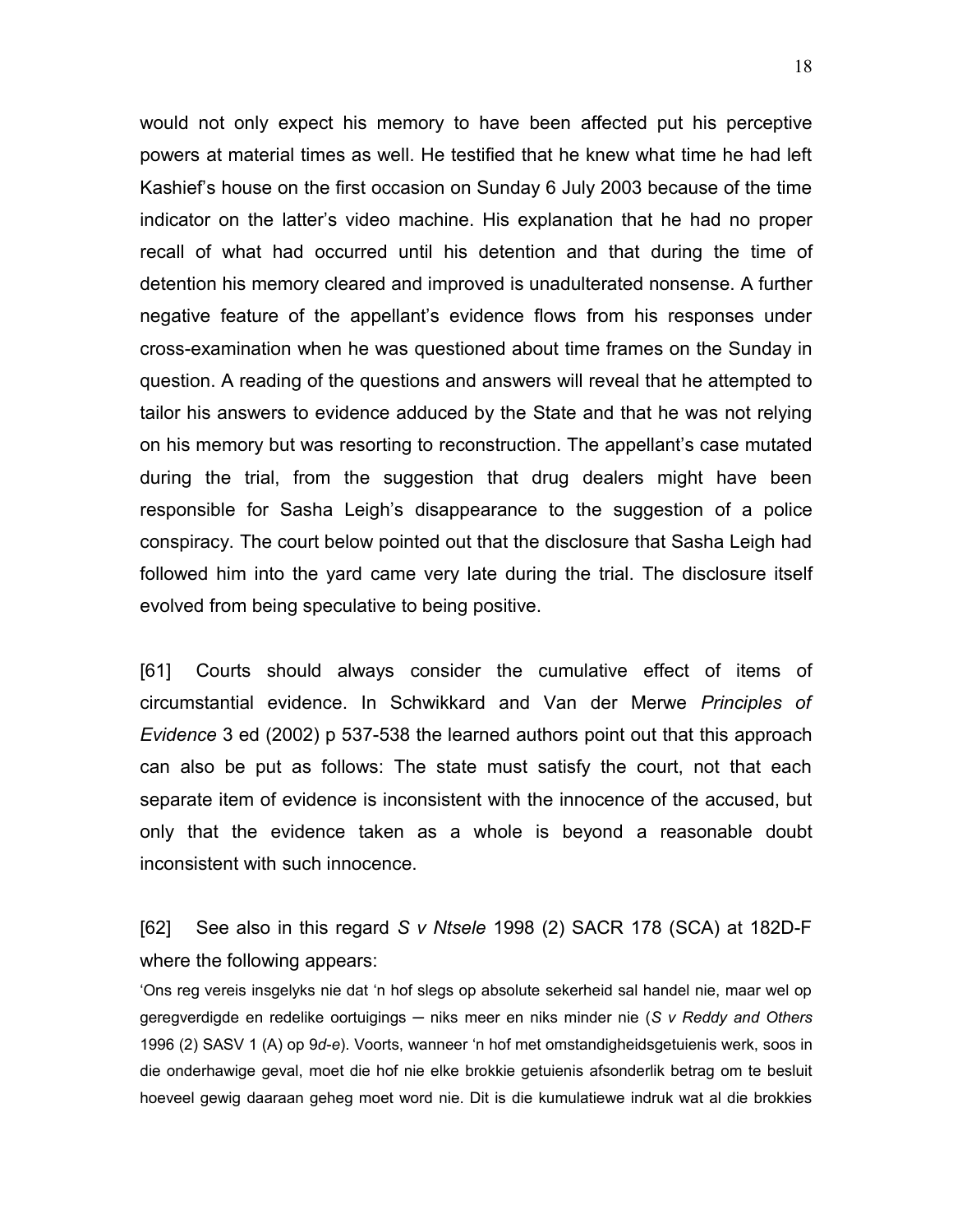tesame het wat oorweeg moet word om te besluit of die aangeklaagde se skuld bo redelike twyfel bewys is (*R v De Villiers* 1944 AD 493 op 508-9). Dit is inderdaad wat die Verhoorhof in hierdie geval gedoen het.'

[63] In the oft cited case of *R v Blom* 1939 AD 188, this court set out two cardinal rules in relation to inferential reasoning. The first is that the inference sought to be drawn must be consistent with all the proved facts. The second is that the proved facts should be such that they exclude every reasonable inference save the one sought to de drawn.

[64] Following the approach set out in the authorities that appear above and considering the totality of the evidence one is driven to the conclusion that the court below was correct in finding that the appellant was guilty of Sasha Leigh's murder. What follows are in my view the material parts of the evidence viewed cumulatively, that compel the conclusion that the court below cannot be faulted:

- the appellant was the last known person to see Sasha Leigh alive.
- it is undisputed that Sasha Leigh had followed the appellant into the backyard.
- when Sasha Leigh's grandmother enquired whether she was there the appellant had not offered to look to see if indeed she was still in the yard.
- the fragment of wood found on Sasha Leigh's clothes and the perfect match with the wooden board found in the shed in the appellant's backyard point an accusing finger at the appellant.
- the items found in the paint container in the garage are similarly damning, particularly when one takes into account that the appellant had not disclaimed any of the items or the container.
- the statements made by the appellant to his mother, that were correctly admitted and accepted by the court below, viewed contextually amount to a confession, $<sup>1</sup>$  $<sup>1</sup>$  $<sup>1</sup>$  and are consistent with the evidence of the pathologist and</sup>

<span id="page-18-0"></span><sup>&</sup>lt;sup>1</sup> The challenge to the statements allegedly spontaneously made, were not in relation to their admissibility, but rather that they had not been made at all. They were made by the appellant not to the police but to his mother in their presence. For a discussion on whether or not a statement amounts to a confession see D T Zeffert, A P Paizes, A St Q Skeen *The South African Law of*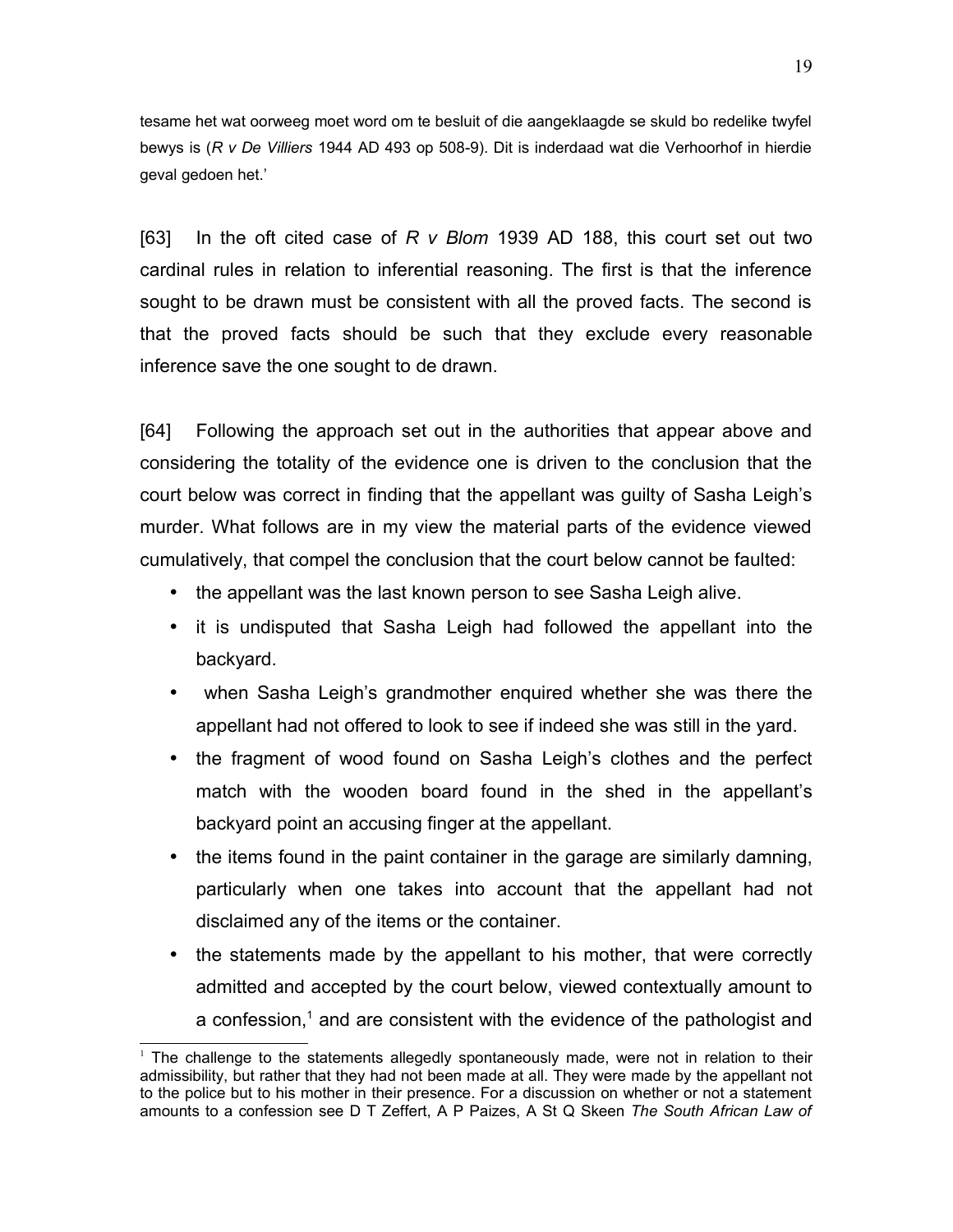with the evidence of the Jacobs family that Sasha Leigh appeared to have followed the appellant into the yard. The recorded statement by Inspector Cilliers reflecting an invitation by the appellant to Sasha Leigh to enter the yard is consistent with that evidence. The confession is made all the more reliable thereby.

- had Sasha Leigh re-emerged from the appellants backyard, members of the Jacobs family would have been in the best position to see it. None of them saw her re-emerge.
- the suggested conspiracy against the appellant by the police is ludicrous. It would mean that the police, in anticipation of the discovery of the body, would have had to plant the wooden fragment which they would have had to acquire from the shed behind the appellant's house by stealth. In addition, they would have had to plant the items in the container in the garage and plant Sasha Leigh's DNA material on them. The investigating officer, Captain Naidoo, the forensic team and possibly the pathologist would have had to be part of such a conspiracy. It is so far fetched so as to be rejected out of hand.
- The unsatisfactory nature of the appellant's evidence completes the mosaic.

[65] It is true that there are some pieces of the puzzle of the precise nature of Sasha Leigh's death that will always be missing. However, in my view, in the light of all of the factors set out above it is safe to conclude that the appellant was responsible for her death. In my view, the state proved beyond reasonable doubt that the appellant murdered Sasha Leigh and the court below correctly convicted him.

[66] One further aspect remains. Counsel for the State was constrained to admit that the police investigation, particularly in relation to the collection and preservation of evidence, was flawed. Even though the search warrant in respect

*Evidence* (2003) pp 471-474. In the present case the distinction between admissions and confessions is not important.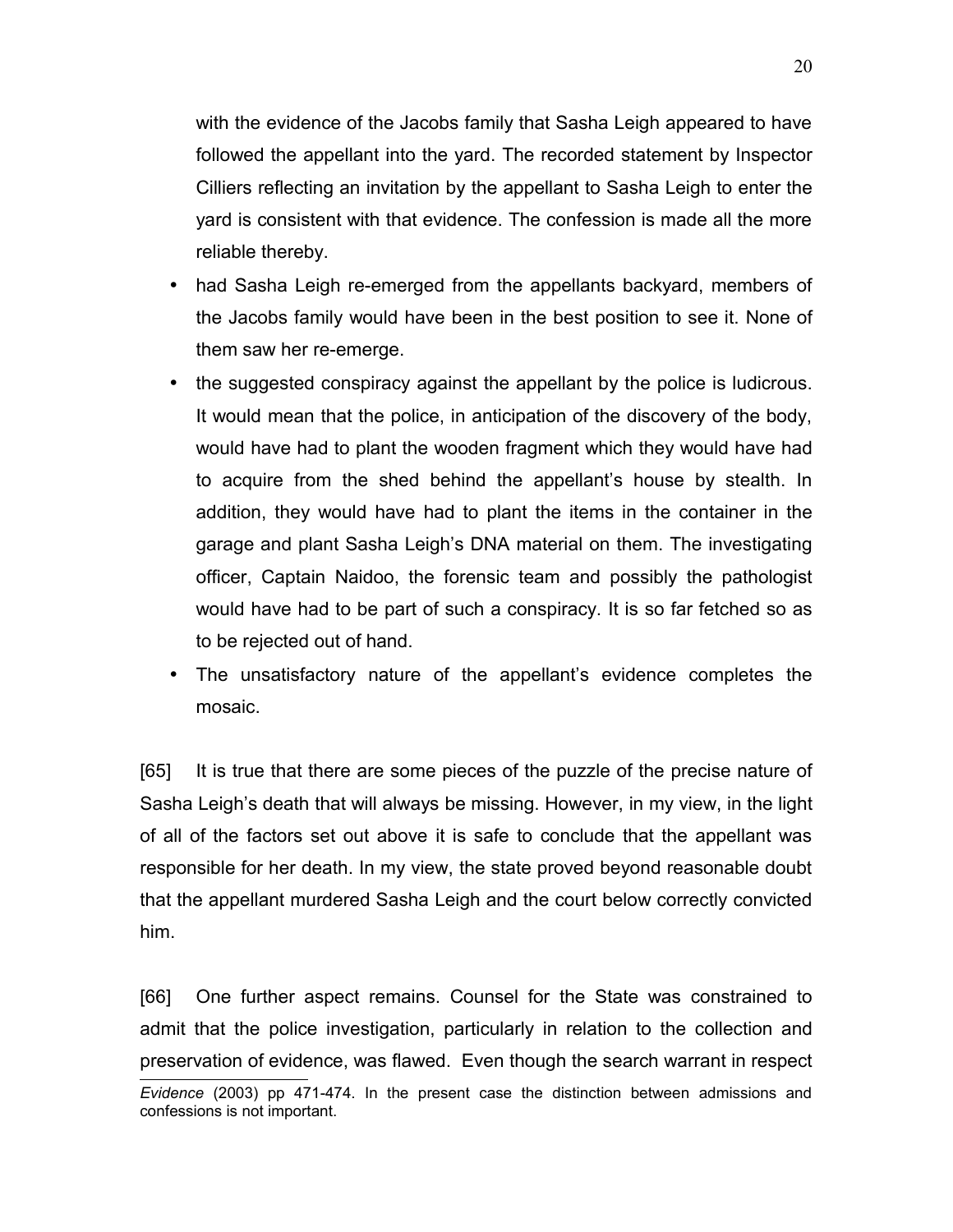of the first search had a time limit one would still have expected to have included a search of the garage. Whilst the pressures under which the police operate are appreciated it is nevertheless necessary to warn against sloppy investigation. Victims and accused persons deserve better.

[67] For all the reasons set out above, the following order is made: The appeal is dismissed.

> M S NAVSA JUDGE OF APPEAL

 $\mathcal{L}_\text{max}$  , we have the set of the set of the set of the set of the set of the set of the set of the set of the set of the set of the set of the set of the set of the set of the set of the set of the set of the set of